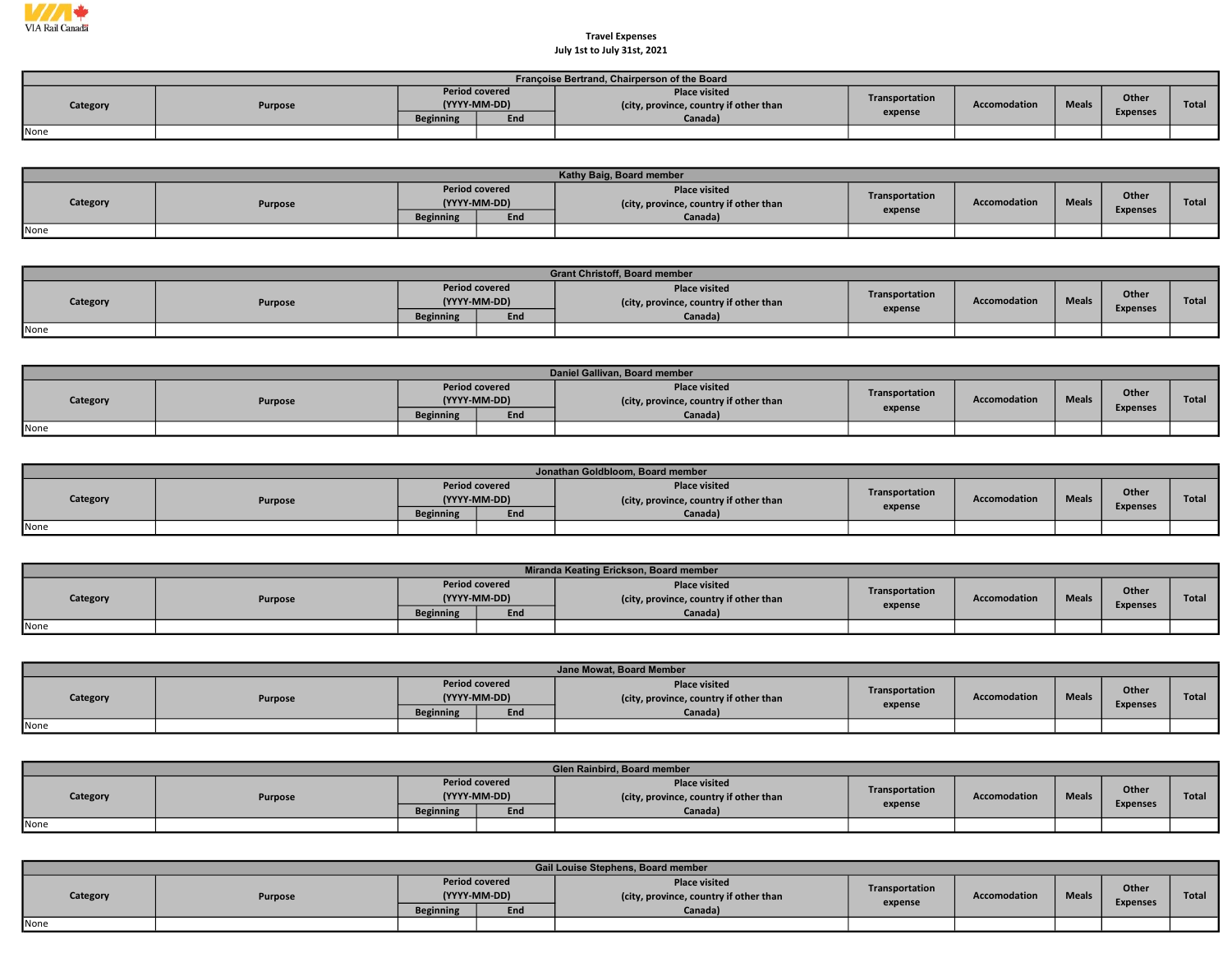

## Travel Expenses July 1st to July 31st, 2021

|                                  | JUIV IST TO JUIV 31ST, ZUZI |                  |                                       |                                                                |                                                |  |  |                          |              |  |  |  |  |
|----------------------------------|-----------------------------|------------------|---------------------------------------|----------------------------------------------------------------|------------------------------------------------|--|--|--------------------------|--------------|--|--|--|--|
| <b>Kenneth Tan, Board Member</b> |                             |                  |                                       |                                                                |                                                |  |  |                          |              |  |  |  |  |
| Category                         | Purpose                     |                  | <b>Period covered</b><br>(YYYY-MM-DD) | <b>Place visited</b><br>(city, province, country if other than | Transportation<br><b>Meals</b><br>Accomodation |  |  | Other<br><b>Expenses</b> | <b>Total</b> |  |  |  |  |
|                                  |                             | <b>Beginning</b> | End                                   | Canada)                                                        | expense                                        |  |  |                          |              |  |  |  |  |
| None                             |                             |                  |                                       |                                                                |                                                |  |  |                          |              |  |  |  |  |

|                     | Geneviève Tanguay, Board Member |                                       |         |                                                                |                |                     |                 |              |              |  |  |  |  |  |
|---------------------|---------------------------------|---------------------------------------|---------|----------------------------------------------------------------|----------------|---------------------|-----------------|--------------|--------------|--|--|--|--|--|
| Category<br>Purpose |                                 | <b>Period covered</b><br>(YYYY-MM-DD) |         | <b>Place visited</b><br>(city, province, country if other than | Transportation | <b>Accomodation</b> | <b>Meals</b>    | <b>Other</b> | <b>Total</b> |  |  |  |  |  |
|                     | <b>Beginning</b>                | End                                   | Canada) | expense                                                        |                |                     | <b>Expenses</b> |              |              |  |  |  |  |  |
| None                |                                 |                                       |         |                                                                |                |                     |                 |              |              |  |  |  |  |  |

|          | Vianne Timmons, Board Member |                  |                                       |                                                                |                |                     |              |                 |       |  |  |  |  |  |
|----------|------------------------------|------------------|---------------------------------------|----------------------------------------------------------------|----------------|---------------------|--------------|-----------------|-------|--|--|--|--|--|
| Category | <b>Purpose</b>               |                  | <b>Period covered</b><br>(YYYY-MM-DD) | <b>Place visited</b><br>(city, province, country if other than | Transportation | <b>Accomodation</b> | <b>Meals</b> | Other           | Total |  |  |  |  |  |
|          |                              | <b>Beginning</b> | End                                   | Canada)                                                        | expense        |                     |              | <b>Expenses</b> |       |  |  |  |  |  |
| None     |                              |                  |                                       |                                                                |                |                     |              |                 |       |  |  |  |  |  |

|          | Cynthia Garneau, President and Chief Executive Officer |                                       |     |                                                                |                |                     |              |                 |              |  |  |  |
|----------|--------------------------------------------------------|---------------------------------------|-----|----------------------------------------------------------------|----------------|---------------------|--------------|-----------------|--------------|--|--|--|
| Category | Purpose                                                | <b>Period covered</b><br>(YYYY-MM-DD) |     | <b>Place visited</b><br>(city, province, country if other than | Transportation | <b>Accomodation</b> | <b>Meals</b> | Other           | <b>Total</b> |  |  |  |
|          |                                                        | <b>Beginning</b>                      | End | Canada)                                                        | expense        |                     |              | <b>Expenses</b> |              |  |  |  |
| None     |                                                        |                                       |     |                                                                |                |                     |              |                 |              |  |  |  |

|          | Mario Bergeron, Chief Mechanical and Maintenance Officer |                                       |     |                                                                |                |              |              |                 |       |  |  |  |  |
|----------|----------------------------------------------------------|---------------------------------------|-----|----------------------------------------------------------------|----------------|--------------|--------------|-----------------|-------|--|--|--|--|
| Category | Purpose                                                  | <b>Period covered</b><br>(YYYY-MM-DD) |     | <b>Place visited</b><br>(city, province, country if other than | Transportation | Accomodation | <b>Meals</b> | Other           | Total |  |  |  |  |
|          |                                                          | <b>Beginning</b>                      | End | Canada)                                                        | expense        |              |              | <b>Expenses</b> |       |  |  |  |  |
| None     |                                                          |                                       |     |                                                                |                |              |              |                 |       |  |  |  |  |

|          | Danielle Boisvert, Vice President, Corporate Controller |                                       |     |                                                                |                |                     |              |                 |       |  |  |  |  |
|----------|---------------------------------------------------------|---------------------------------------|-----|----------------------------------------------------------------|----------------|---------------------|--------------|-----------------|-------|--|--|--|--|
| Category | Purpose                                                 | <b>Period covered</b><br>(YYYY-MM-DD) |     | <b>Place visited</b><br>(city, province, country if other than | Transportation | <b>Accomodation</b> | <b>Meals</b> | Other           | Total |  |  |  |  |
|          |                                                         | <b>Beginning</b>                      | End | Canada)                                                        | expense        |                     |              | <b>Expenses</b> |       |  |  |  |  |
| None     |                                                         |                                       |     |                                                                |                |                     |              |                 |       |  |  |  |  |

|          | Bruno Cacciola, Vice President, Fleet Renewal Program |                                       |     |                                                                |                |                     |              |                 |              |  |  |  |  |
|----------|-------------------------------------------------------|---------------------------------------|-----|----------------------------------------------------------------|----------------|---------------------|--------------|-----------------|--------------|--|--|--|--|
| Category | Purpose                                               | <b>Period covered</b><br>(YYYY-MM-DD) |     | <b>Place visited</b><br>(city, province, country if other than | Transportation | <b>Accomodation</b> | <b>Meals</b> | Other           | <b>Total</b> |  |  |  |  |
|          |                                                       | <b>Beginning</b>                      | End | Canada)                                                        | expense        |                     |              | <b>Expenses</b> |              |  |  |  |  |
| None     |                                                       |                                       |     |                                                                |                |                     |              |                 |              |  |  |  |  |

|          | Marie-Claude Cardin, Chief Financial Officer |                                       |     |                                                                |                |              |              |                          |              |  |  |  |
|----------|----------------------------------------------|---------------------------------------|-----|----------------------------------------------------------------|----------------|--------------|--------------|--------------------------|--------------|--|--|--|
| Category | Purpose                                      | <b>Period covered</b><br>(YYYY-MM-DD) |     | <b>Place visited</b><br>(city, province, country if other than | Transportation | Accomodation | <b>Meals</b> | Other<br><b>Expenses</b> | <b>Total</b> |  |  |  |
|          |                                              | <b>Beginning</b>                      | End | Canada)                                                        | expense        |              |              |                          |              |  |  |  |
| None     |                                              |                                       |     |                                                                |                |              |              |                          |              |  |  |  |

| Sonia Corriveau, Chief Business Transformation Officer |         |                                                                  |  |                                                                           |                           |                     |              |                          |              |  |
|--------------------------------------------------------|---------|------------------------------------------------------------------|--|---------------------------------------------------------------------------|---------------------------|---------------------|--------------|--------------------------|--------------|--|
| Category                                               | Purpose | <b>Period covered</b><br>(YYYY-MM-DD)<br><b>Beginning</b><br>End |  | <b>Place visited</b><br>(city, province, country if other than<br>Canada) | Transportation<br>expense | <b>Accomodation</b> | <b>Meals</b> | Other<br><b>Expenses</b> | <b>Total</b> |  |
| None                                                   |         |                                                                  |  |                                                                           |                           |                     |              |                          |              |  |